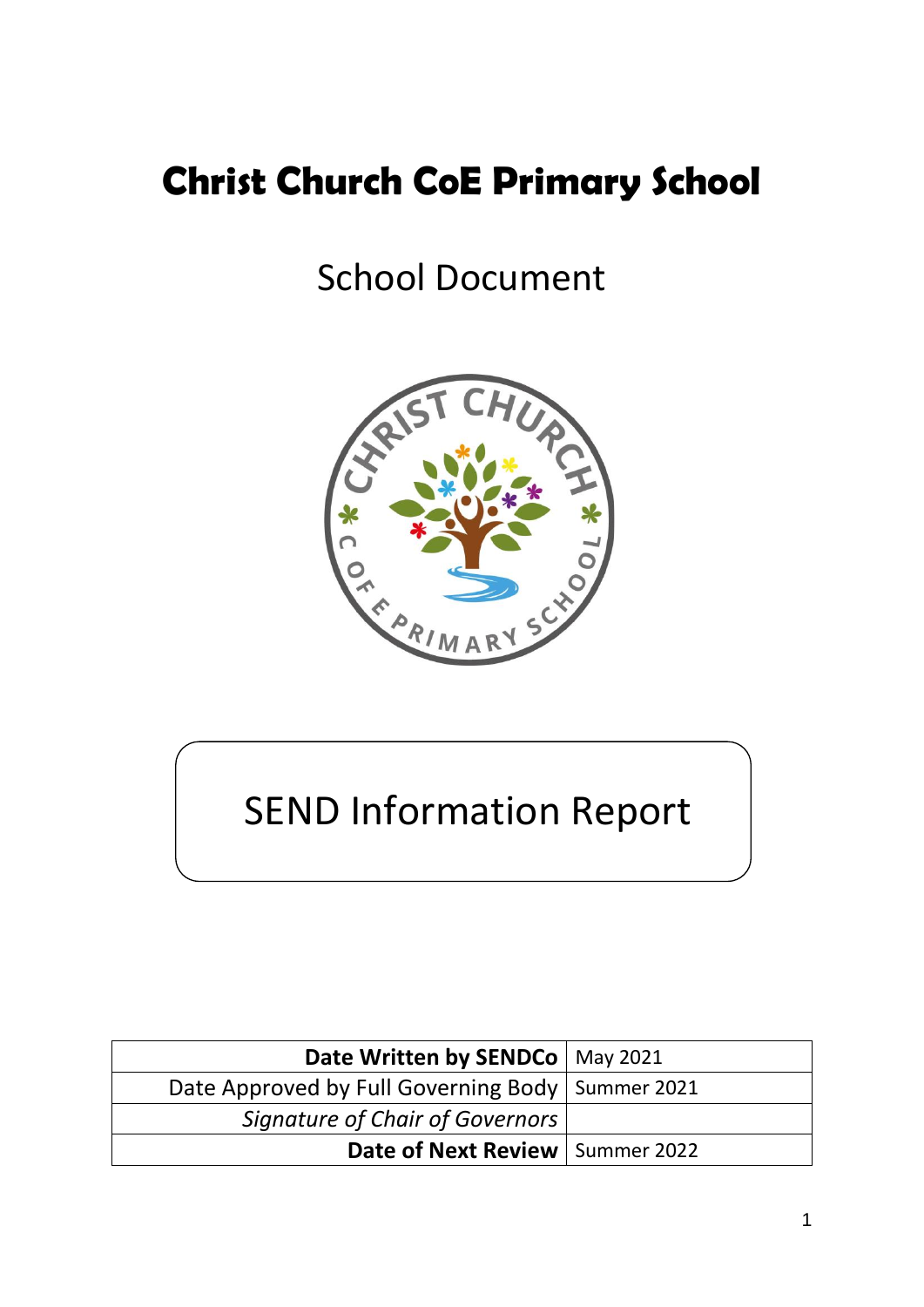## **Christ Church CoE Primary School**



## Learning & Growing Together in FAITH, HOPE & LOVE.

### **SEND Information Report**

**1. What kinds of special educational needs does the school make provision for?**

Christ Church C of E Primary School aims to provide every child with access to a broad and balanced education. This includes the National Curriculum in line with the *Special Educational Needs Code of Practice*. Working closely with parents and professionals, we will always seek to educate every child so they can achieve his/her best.



We aim to cater for any Special Educational Needs and Disabilities (SEND), including Physical Disabilities and medical needs that our children have. These currently include autism, dyslexia, ADHD, moderate learning difficulties, Speech and Language delay, dyspraxia (DCD - Developmental Co-ordination Disorder), and emotional difficulties.

#### **2. How does the school know if pupils need extra help and what should I do if I think that my child may have special educational needs?**

We identify the needs of pupils with SEND as early as possible. This is most effectively done by gathering information from Parents, Education, Health and Care services [as well as feeding schools or Early Years settings – where applicable] prior to the child's entry into the school.

Once in our school, we monitor the progress of all pupils in order to aid the identification of pupils with SEND. Teaching staff talk to the SENDCo about any concerns and what appropriate action needs to take place. Children underachieving are identified and Interventions are planned for. Continuous monitoring of those pupils with SEND by their teachers will help to ensure that they are able to reach their full potential. Outside agencies may help to assess a child's needs or support the school to give the best provision possible for the child.

If you feel that your child may have special educational needs you should initially talk to your child's class teacher and discuss your concerns.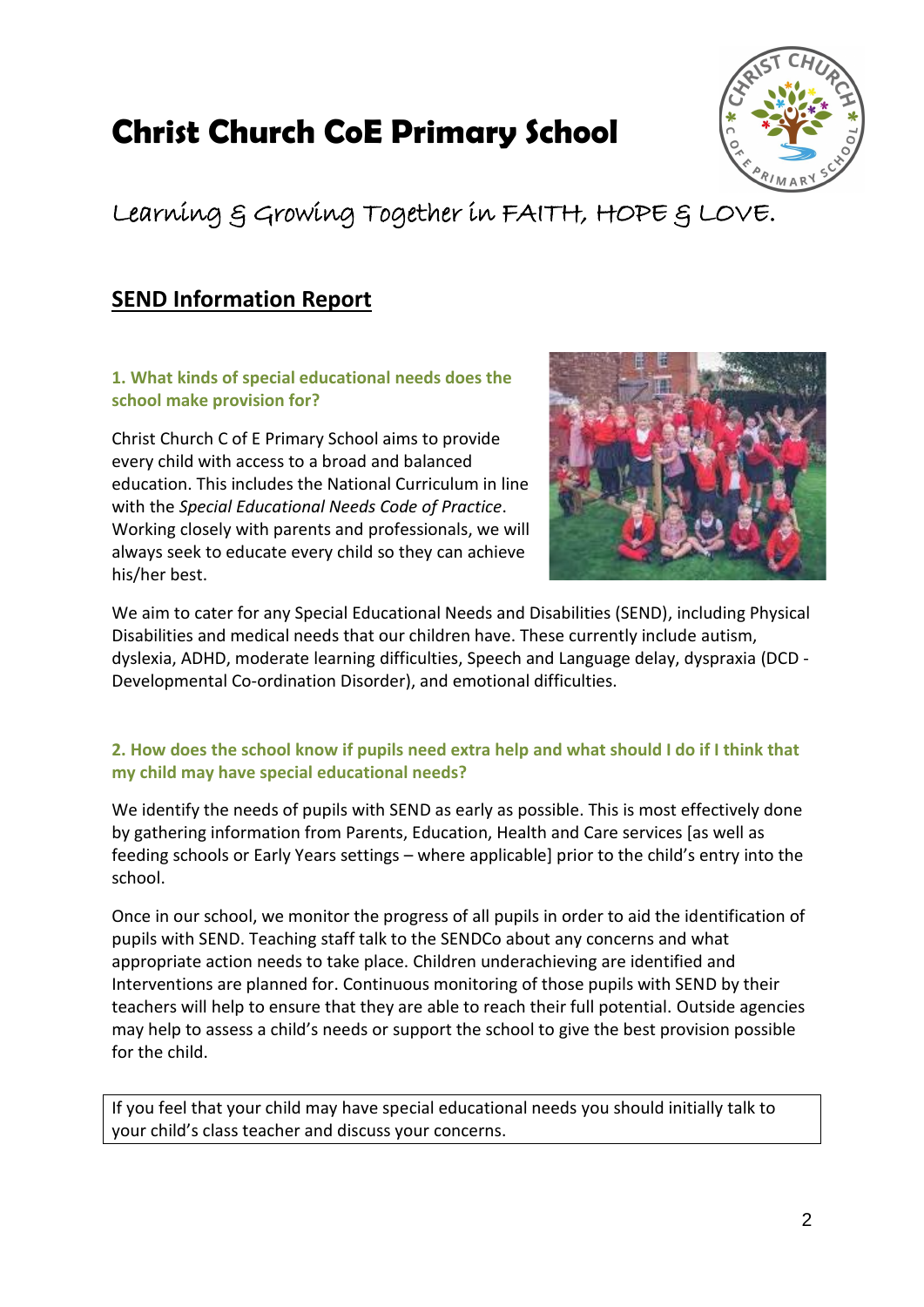#### **3. How does the school evaluate the effectiveness of its provision for pupils with special educational needs?**

The Class Teacher closely monitors the progress, achievements and overall well-being of every child in their class. In addition to this, the SENDCo will liaise with the Class Teacher to monitor the progress of children with Special Educational Needs and Disabilities. Where appropriate, SEND Support Plans will be developed with SMART Targets (Specific, Measurable, Achievable, Realistic and Timely) that will seek to raise expectations and achievements for that child. Targets will be set and reviewed together with the family to ensure that support is provided in the areas of need. Any interventions which are carried out to support a child are carefully tracked and monitored to ensure that they are having the required positive impact. Information from provision management is used to identify how effective interventions are in enabling pupils to achieve academic and wider outcomes. Regular reports are provided to governors who also monitor the progress of children.

The Head Teacher and SENDCo also seek comments from Parents through conversations and questionnaires / surveys. This includes an annual stakeholder review which helps inform priorities for school improvement.

#### **4. How will both the school and I know how my child is doing and how will the school help me to support their learning?**

Children are continually monitored. Their progress is tracked and appropriate Interventions are planned through evaluation of a child's progress. If a child is not making expected progress changes in provision is planned for by the class teacher with support from the SENDCo. Meetings take place with parents and the child's progress is discussed. Parents are given the opportunity to talk about any concerns and to discuss ways in which they can support their child's learning.

#### **5. What is the school's approach to teaching pupils with special educational needs?**



As a school, we believe in high quality teaching for all. This is known as 'Quality First Teaching'. We seek to deliver a broad, balanced, engaging and fullyinclusive curriculum so that all children are given the opportunity to reach their potential and see themselves as learners. Every effort will be made to educate pupils with SEND alongside their peers in a mainstream classroom setting. Appropriate interventions are put into place for any child - with or without special educational needs - who are not making expected progress.

There is a clear graduated response to a child's needs depending on the complexity of that need. Outside support and expertise may be sought from external agencies available to the SENDCo, who will be attending a termly multiagency meeting called Springboard. Parents and carers are consulted about all choices that are made concerning their child.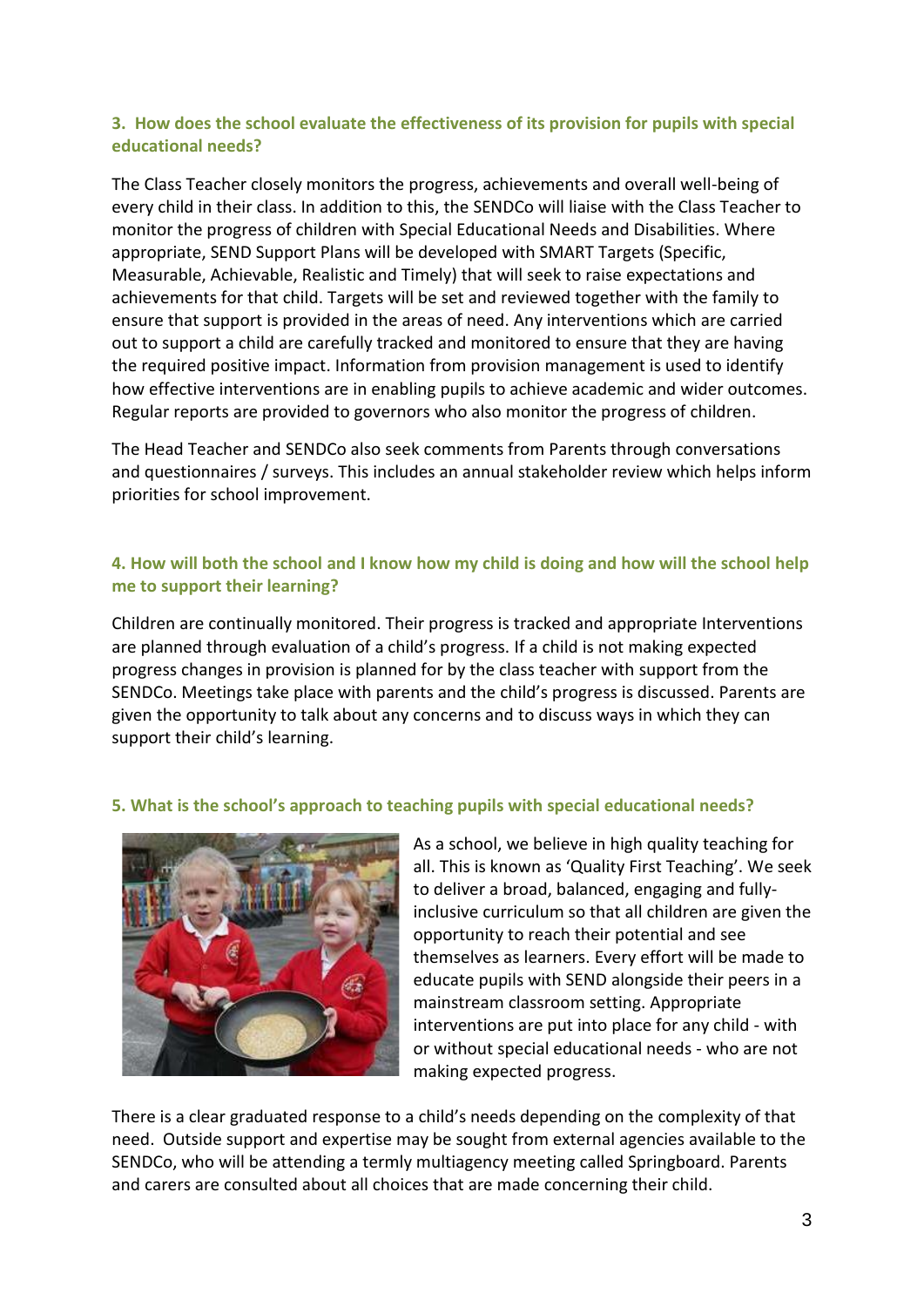#### **6. How will the curriculum and learning be matched to my child's needs?**

Every class teacher is responsible for the learning in their classroom and the delivery of the curriculum is differentiated to cater for the varying abilities and learning styles of the children in the class. The approach to teaching children with Special Educational Needs and Disabilities listed above is employed when the needs of a child is outside the regular parameters seen within a class.

The school curriculum is regularly reviewed by the Head Teacher together with the SENDCo to ensure that it promotes the inclusion of all pupils. This includes learning outside the classroom.

#### **7. How are decisions made about the type and amount of support my child will receive?**

The Class Teacher and the SENDCo will work together to assess the needs of an individual child. If necessary, further advice will be sought from external professionals.

All decisions about the type and amount of support that children receive will be an ongoing collaboration between the child, Parent, Class Teacher, SENDCo, outside agencies, Senior Leadership Team, Head Teacher and Governors. Working closely with parents and professionals we will always seek to teach every child so they can achieve his or her potential. The type and level of support depends on the specific needs of the child at any particular time. If the needs and required provision meets the criteria for additional funding from an outside source then a bid for that funding will be written by the SENDCo to further aid the support for that individual child.

The Senior Leadership Team allocate Teachers and Teaching Assistants according to the needs of all children within school.

#### **8. How will my child be included in activities outside the classroom, including school trips?**

All children are included in school activities and trips. Where children have additional needs there will be child specific risk assessments completed and adequate support put in place to ensure a safe and successful trip for all. Parents may well be consulted on this.



#### **9. What support will there be for my child's overall well-being?**

Children are closely monitored. They have opportunities to talk to staff about their experiences within school. We work closely with parents and ask about their child's well being.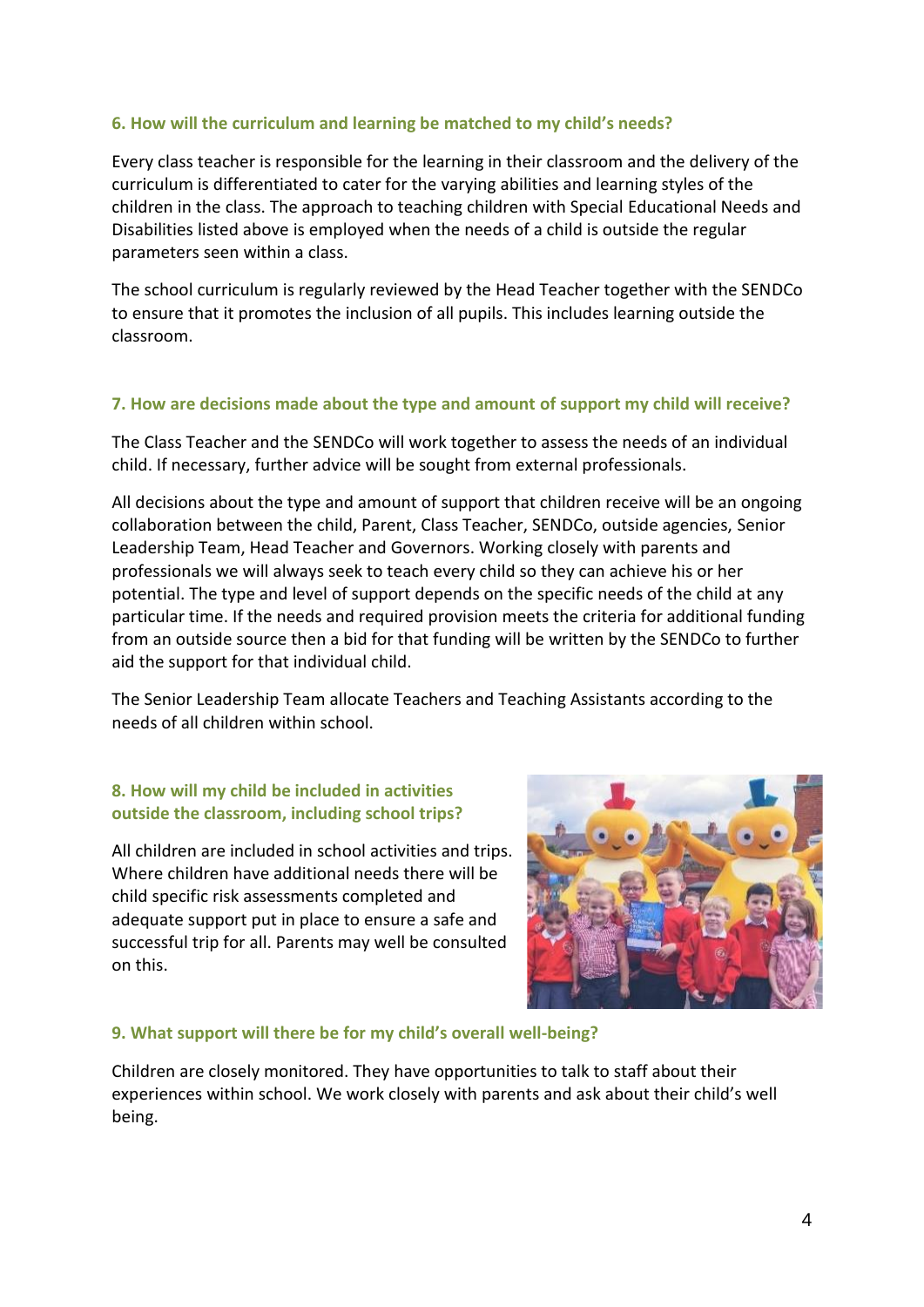#### **10. Who is the school's Special Educational Needs and Disability Co-ordinator (SENDCo) and what are their contact details?**



Mrs Harriet Jackson

Tel: 01636 680051

email via:

[sendco@christchurch.notts.sch.uk](mailto:sendco@christchurch.notts.sch.uk)

[office@christchurch.notts.sch.uk](mailto:office@christchurch.notts.sch.uk)

#### **11. What training have staff supporting special educational needs had and what is planned?**

All Staff work together to provide what each child needs in order to make progress both academically, and in life skills.

The SENDCo has regular coaching / training organised by the Family of Schools SENDCo. She also has access to a wide range of training from relevant local and national providers. This understanding can then be disseminated to the school staff in staff meetings or individual coaching / mentoring when the need arises.

School Staff have also been trained to provide a variety of specialist support. Where a training need is identified and the expertise not present, the school is committed to ensuring that training gap is promptly addressed (e.g. through Specialist Services, the local Behaviour Partnership, Newark school family, CPD staff meetings or other training). All Staff have the opportunity to be involved in sessions with other services, such as the Speech and Language Therapist Service.

Our Teaching Assistants have accessed a variety of specialist training, including Switch-on Reading and Speech & Language. They are skilled in using different communication and behaviour strategies.

We are also fortunate to have an ELSA on our Staff (Emotional Literacy Support Assistant), who is able to plan to meet our children's emotional and mental health needs.

Staff meetings for SEND are held regularly and meetings take place at least each term between the SENDCo and SEND Governor to monitor provision and highlight needs.

| The Recovery & Reconnection Process       | Anxiety Related Non-Attendance (ARNA)       |
|-------------------------------------------|---------------------------------------------|
| Identifying & Understanding Areas of Need | Precision Teaching & Whole-word Recognition |
| Creating an Inclusive Curriculum          | Augmented Language & Communication Boards   |
| <b>Autistic Spectrum Condition (ASC)</b>  | High Quality Teaching for All               |
| The Engagement Model                      | The Graduated Response                      |

Recent relevant training includes:

We are planning some training on Makaton Signs & Symbols.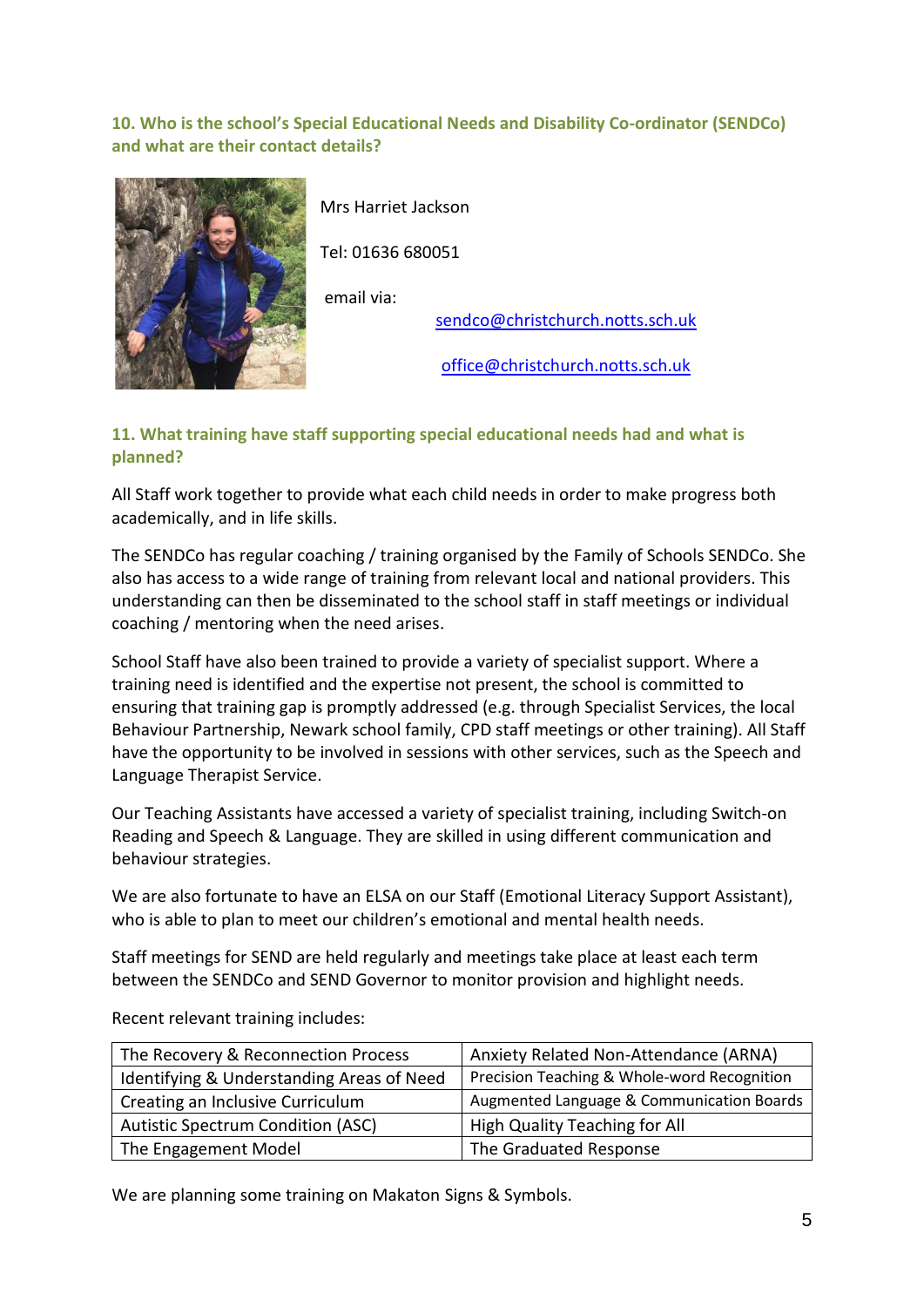#### **12. What specialist services and expertise are available or accessed by the setting/school?**

If the progress of a child has been monitored and strategies discussed with parents and it is agreed that additional expertise is desirable, external specialist services can be accessed by the SENDCo through the termly multi-agency Springboard meeting. Signed parental permission forms are required so that the children can be discussed and additional services can be accessed to support the child.

The school has access to a wide field of additional services e.g. Education Psychologists, Early Years Specialist, visual and hearing support, speech and language therapy, occupational therapist, school nurse etc.



#### **13. How will equipment and facilities to support pupils with special educational needs secured? How accessible is the school?**

Specialist equipment which is not readily available can be sourced any specific additional needs. This is often accessed through the external specialist who has recommended a specific piece of equipment.

The school premises are easily accessible for all children and includes direct access from the playground to every classroom as well as accessible toilets and shower facilities.

#### **14. What are the arrangements for consulting parents of pupils with special educational needs? How will I be involved in the education of my child?**

Parents will be informed fully of every stage of their child's development and the circumstances under which they are being monitored. They are encouraged to share information and knowledge with the school. Parents are kept up to date with their child's progress through termly reviews, parent's evenings, and reports at the end of the year.

Parents can make an appointment to talk to the class teacher or SENDCo at any time if they have a particular concern about their child and/or the provision being made for their child.

#### **15. What are the arrangements for consulting children and involving them in their education?**

We value and respect the voice of each pupil, and work to enable those with difficulties in communication to be able to express their views.

Where possible, children will have the opportunity to share their views with the class teacher, support staff, SENDCo and/or the link-Governor.

We aim to include the views of both our children and their parents when we are writing their SEND Support Plans. We believe that wider outcomes (individual interests, hobbies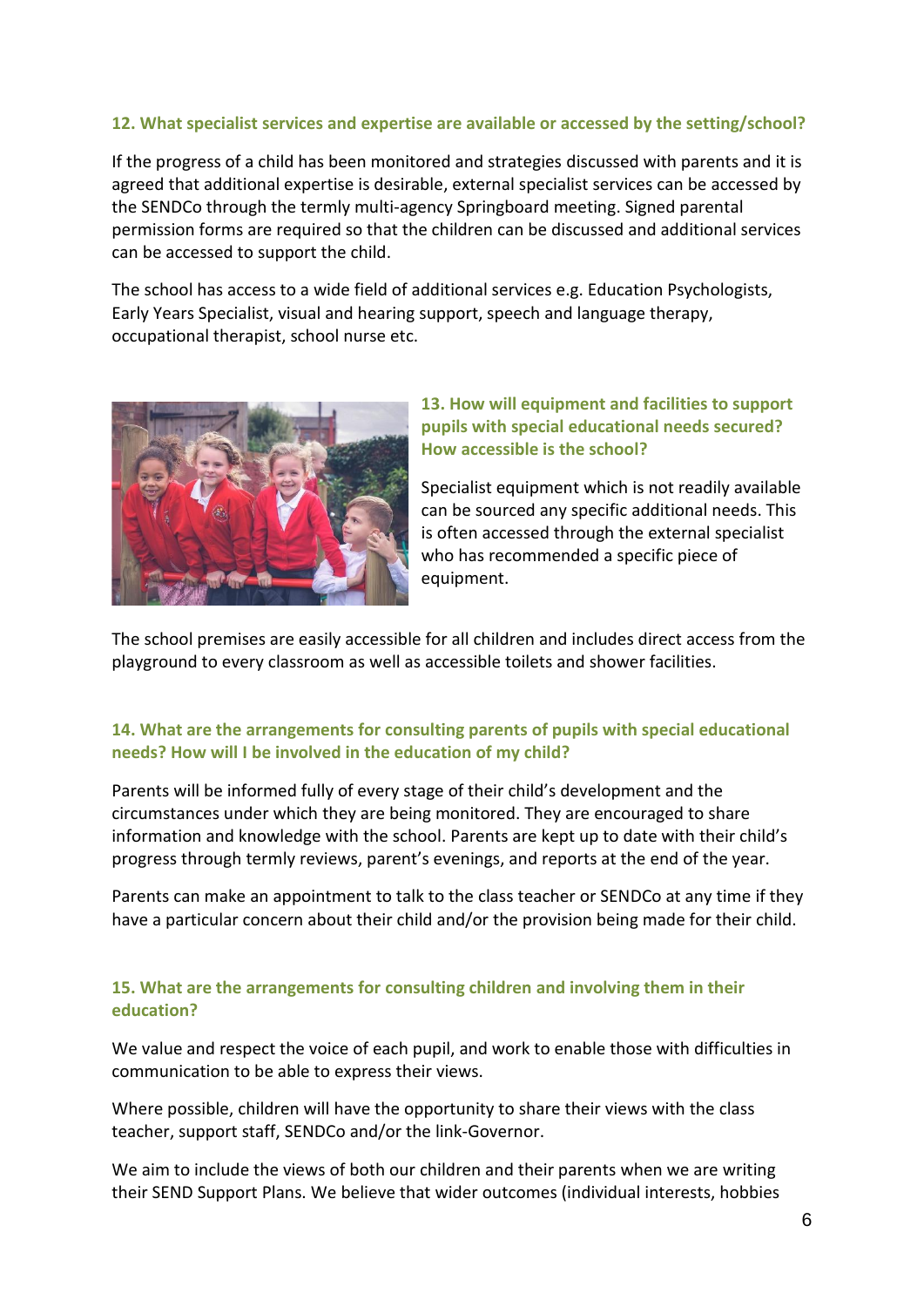and aims for the future) are really important. We seek to write shared targets influenced by our structured conversations and that these targets will feed into provision not only to meet academic needs, but also to support life skills and these wider outcomes.

#### **16. What do I do if I have a concern or complaint about the SEND provision made by the school?**

Parents are encouraged to bring any concerns to the attention of the Class Teacher and to the Head Teacher. The SENDCo may also be contacted. For more detailed information please refer to the Complaints Policy on the school website.

#### **17. How does the governing body involve other organisations and services in meeting the needs of pupils with special educational needs and supporting the families of such pupils?**

The SENDCo is usually the person who involves other organisations and services and reports directly to the Senior Leadership Team. The SENDCo also reports to the governor with specific responsibility for SEND. Governors can see the anonymised data that informs them of the progress made by children so that they can ask questions to ensure that all children's needs are being met.



**18. How does the school seek to signpost organisations, and services who can provide additional support to parents and children?**

- 1:1 conversations with teaching staff and / or the SENCo
- School website links
- Through referrals for additional support (e.g. Healthy Families Team, Speech & Language, Early Help etc)

#### **19. How will the school prepare my child to join the school; transfer between phases of education or educational settings; prepare for adulthood and independence?**

We prepare children to join the school through gathering information from parents, Educational settings, Health and Care services prior to the child's entry into the school. When appropriate, transition may include staff making a home visit. Appropriate transition arrangements will be agreed and remain flexible to respond to a child's needs.